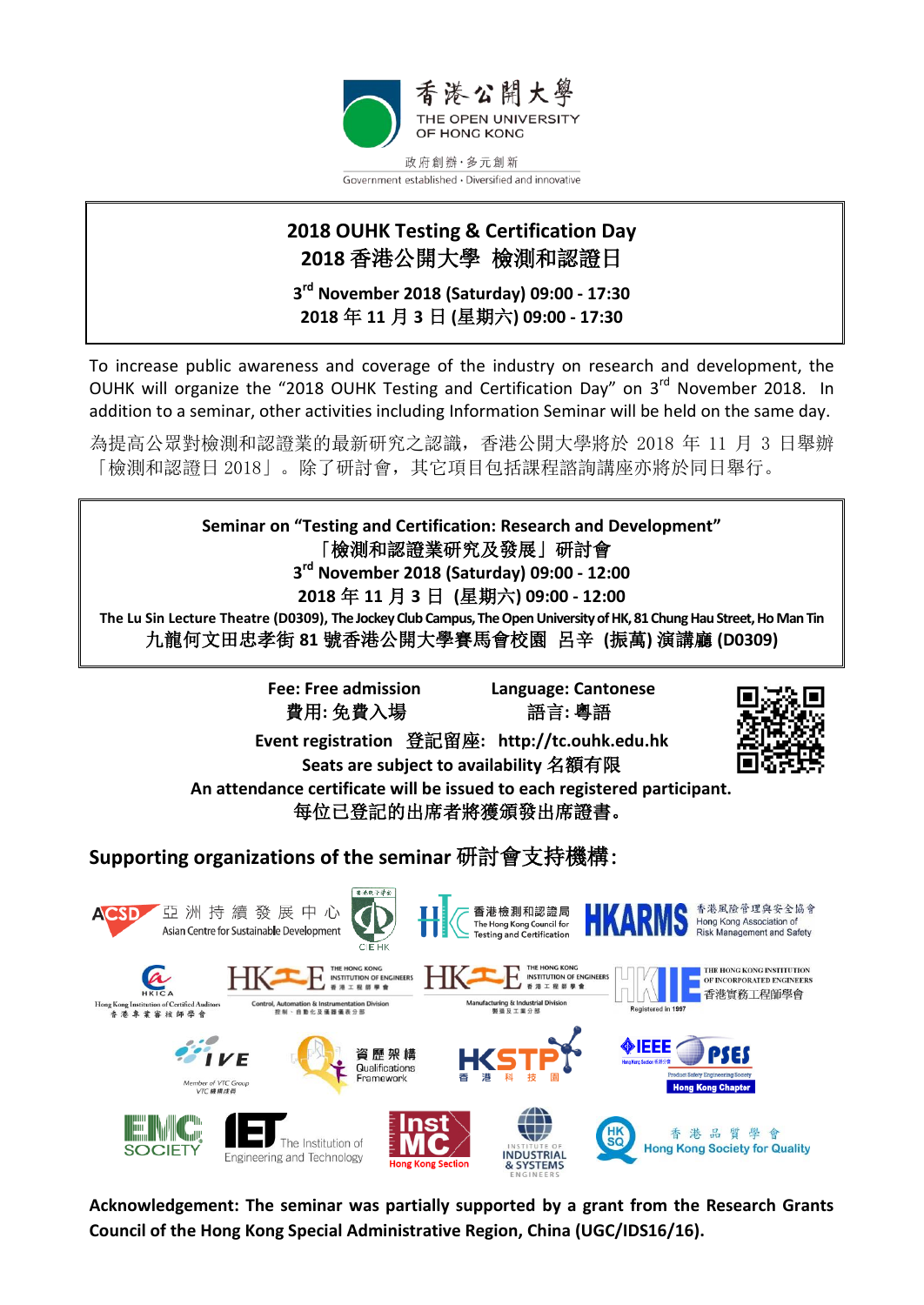**Seminar on "Testing and Certification: Research and Development" (09:00 – 12:00): The Lu Sin Lecture Theatre (Room D0309)**「檢測和認證業研究及發展」研討會 **(09:00 –12:00):** 呂辛 **(**振萬**)** 演講廳 **(D0309** 室**)**

| Time 時間         | Programme 程序                                                                                                                                                                                                                                                                            |
|-----------------|-----------------------------------------------------------------------------------------------------------------------------------------------------------------------------------------------------------------------------------------------------------------------------------------|
| $08:40 - 09:00$ | Registration and Reception 登記及接待                                                                                                                                                                                                                                                        |
| $09:00 - 09:10$ | Welcome Speech 開幕致辭<br>Prof Reggie KWAN, Vice President (Academic), The Open University of Hong Kong<br>香港公開大學 副校長 (學術) <b>關清平教授</b>                                                                                                                                                    |
| $09:10 - 09:20$ | Opening Speech by Officiating Guest 主禮嘉賓致辭<br>Prof Albert YU, JP, Chairman, Hong Kong Council for Testing and Certification<br>香港檢測和認證局主席 于常海教授, JP                                                                                                                                     |
| $09:20 - 09:30$ | Photo Taking 合照時間                                                                                                                                                                                                                                                                       |
| $09:30 - 09:50$ | The Role of Certification Body in Fostering Innovation and Technological Development<br>促進創新科研 - 認證機構的重要角色<br>Ir Dr Hon LO Wai Kwok, SBS, MH, JP, Chairman of HKQAA and LegCo Member,<br>Legislative Council - Engineering Constituency<br>香港品質保證局主席 及 立法會工程界議員 盧偉國議員博士工程師, SBS, MH, JP |
| $09:50 - 10:10$ | Revision of the SI - A Major Development in Metrology which is the Foundation of R&D<br>計量學作為科研基礎的一個重大發展 - 國際單位制的修訂<br>Ir TSUI Cho Man, Senior Electronic Engineer, Standards and Calibration Laboratory,<br>Innovation and Technology Commission<br>創新科技署標準及校正實驗所高級電子工程師 徐佐文工程師        |
| $10:10 - 10:30$ | Innovation and Technology Fund - Supporting Research and Development (R&D)<br>創新與科技基金 - 支持研究及發展<br>Ms Christina LAU, Manager, Innovation and Technology Fund,<br>Innovation and Technology Commission<br>創新科技署資助計劃部創新及科技基金組經理 劉安安女士                                                     |
| $10:30 - 10:50$ | Break 小休                                                                                                                                                                                                                                                                                |
| $10:50 - 11:10$ | Ways to drive Hong Kong to be a Standard Testing and Certification Hub<br>推動香港成為檢測和認證樞紐<br>Dr Crystal FOK, Associate Director (Material & Precision Engineering and Robotics),<br>Hong Kong Science and Technology Park<br>香港科學園料與精密工程群組/機械人技術平台副總監 <b>霍露明博士</b>                        |
| $11:10 - 11:30$ | <b>Groundbreaking Fish Embryo Toxicity Tests to Ensure Product Safety</b><br>全球創新魚胚胎毒性檢測技術把關產品安全<br>Dr CHEN Xueping, Co-founder and Chief Technology Officer of Vitargent (International)<br><b>Biotechnology Ltd</b><br>水中銀 (國際)生物科技有限公司聯合創辦人兼首席技術官 陳雪平博士                              |
| $11:30 - 11:50$ | <b>Authentication of Chinese Materia Medica</b><br>中藥材鑑定<br>Dr Eric SZE, Assistant Professor (Testing and Certification), School of Science and<br>Technology, The Open University of Hong Kong<br>香港公開大學科技學院助理教授(檢測和認證) 史東甫博士                                                          |